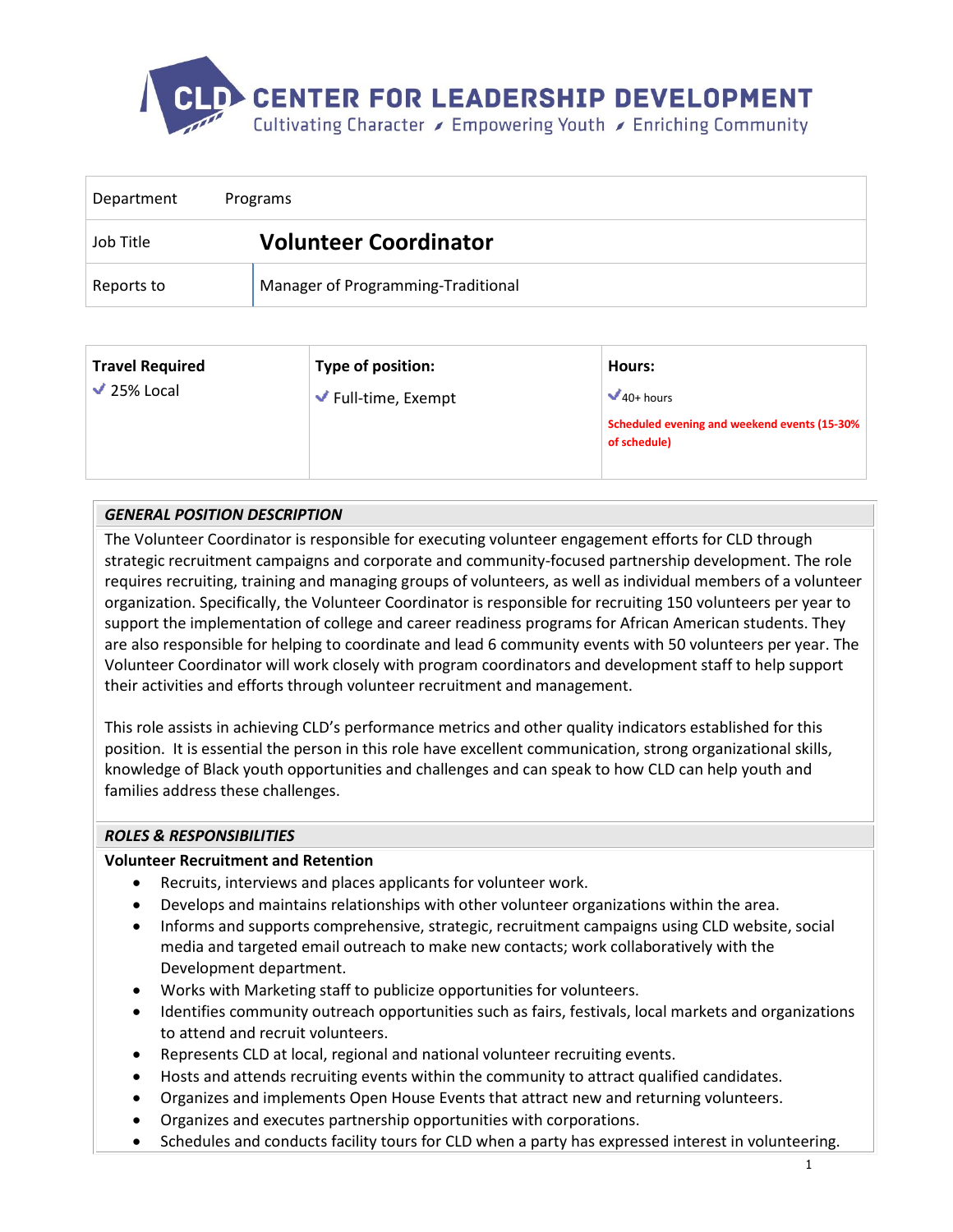

- Works with large groups who are interested in volunteering, serving as a point of contact for all parties.
- Conducts informational sessions prior to volunteer events.
- Matches volunteers to opportunities that suit their skill sets, and ensure they understand their responsibilities and receive the proper training.
- Conducts and/or arranges volunteer orientation and training.
- Leads on the job training of volunteers to ensure that individual volunteers feel comfortable with their placements and fully understand their responsibilities.
- Supervises and maintains communication with existing volunteers, acting as the main point of contact for volunteer communications including emails, newsletters, and mailings.
- Confers with volunteers to resolve grievances and promote cooperation and interest.
- Organizes volunteer recognition programs and special events.
- Manages the execution, direction, and coordination of volunteers for special events like the Indiana Black Expo, College Prep Conference and other one-day events.

# **Office and Administration**

- Works with staff to identify and develop a schedule of volunteer opportunities.
- Ensures volunteers are staffed to support the various areas of operations, to include visitor service areas and special events. Survey staff regularly to assess needs for volunteer assistance.
- Recommends the most efficient use of volunteers, appropriate volunteer/supervisory mix, and future workforce needs to support volunteer program operations.
- Works proactively with staff to provide accurate information and assistance to volunteers.
- Develops and manages volunteer policies, procedures, and standards of volunteer service.
- Develops and maintains Volunteer Service Descriptions for each volunteer assignment.
- Evaluates all aspects of volunteer programs to ensure effectiveness and to recommend/implement changes as appropriate.
- Maintains database of volunteer information and skills, matching volunteers to opportunities that suit their skills.
- Maintains accurate records and provides timely statistical and activity reports on volunteer participation.
- Ensures Program Coordinators keep schedules and records of volunteers' work in Apricot.
- Conducts tours as needed or requested.
- Works with HR, initiating education and criminal background checks.
- Remain current in general office technology, training volunteers to use office equipment when appropriate.
- Creates interest forms and other relevant documents. Works closely with Marketing staff to support the development of flyers and volunteer recruitment materials.

# **Organizational**

- Develops, promotes and maintains a wide range of volunteer opportunities within the organization.
- Ensures the organization's purpose is conveyed to the public.
- Adheres to brand standards according to the graphics manual and brand guidelines.
- Maintains Monday.com project management recruitment efforts board.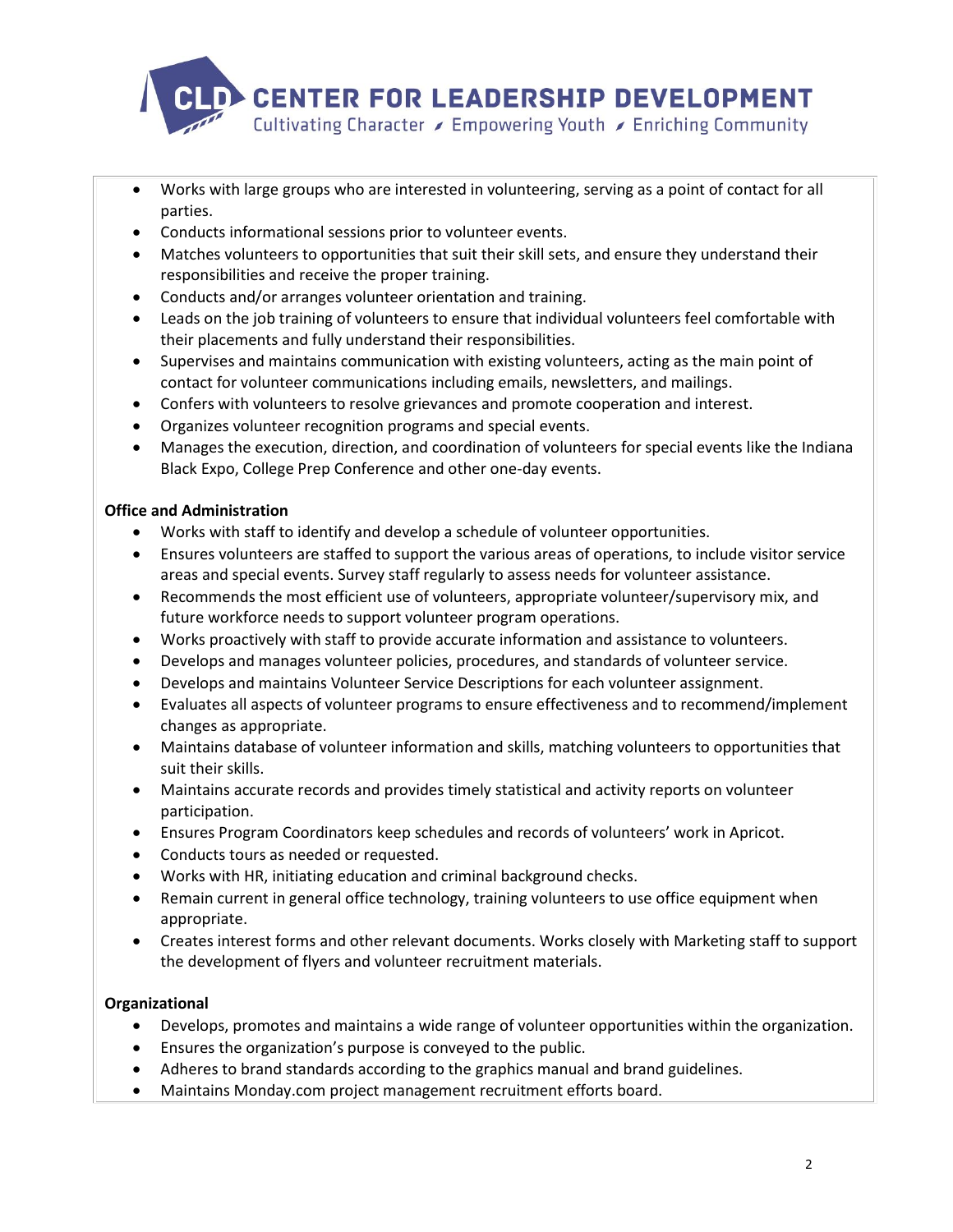

- Complies with mandatory attendance at the following annual CLD events: Minority Achiever's Awards and Scholarship Gala, College Prep Conference, Indiana Black Expo, all Open Houses and all graduations unless instructed otherwise.
- Adheres to professional personal presentation following CLD dress code policy.
- May perform specialized activities in direct support of the accomplishment of organizational objectives and the CLD mission.

# *WORK EXPERIENCE AND SKILLS REQUIREMENT*

- Minimum 2 years' experience in managing large volunteer programs or leading teams.
- Minimum 2 years of customer relationship management and database systems such as Salesforce, Oracle, Donor Perfect or Apricot.
- Knowledge of management principles and evaluation techniques related to programs that involve a cadre of volunteers.
- Ability to work productively in an unstructured environment with frequent interruptions.
- Demonstrated capability to conduct one's self in a calm and professional demeanor when dealing with the public and/or with difficult situations.
- Ability to work well with a diverse group of staff and volunteers.
- Organization and planning skills.
- Meticulous about keeping records.
- Proficient communicator (written and verbal).
- Strong record-keeping skills with attention to detail.
- Ability to keep confidential all personal information gathered through the application process.
- Ability to identify barriers and brainstorm solutions.
- General knowledge of the educational and support services systems accessed by students of color.
- Ability to speak with tact, diplomacy, and persuasiveness both in person and on the telephone.
- Familiarity with Monday.com project management web application.
- Ability to prepare correspondence with minimum direction.
- Ability to work well under minimal supervision.
- Prior success at executing projects in a timely manner and in achieving results on schedule.
- Proficient in Microsoft Office, Hootsuite, Twitter, Facebook, Instagram and Mailchimp.

# *ATTRIBUTES*

- Passionate about CLD's mission and volunteer work.
- Impeccable character.
- Strong willingness to take on responsibilities and challenges.
- Pleasant with others on the job and displays a good-natured, cooperative attitude.
- Prefers to work with others rather than alone and is personally connected with others on the job.
- Persistence in the face of obstacles and to considerable variety in the workplace.
- Accepts criticism and deals calmly and effectively with high-stress situations.

# *EDUCATION, LICENSES, CERTIFICATION REQUIREMENTS*

• Bachelor's degree in Human Resources, Business, Education, Communication or an equivalent combination of education and experience and at least 3 years of experience from which comparable knowledge and skills can be acquired as necessary.